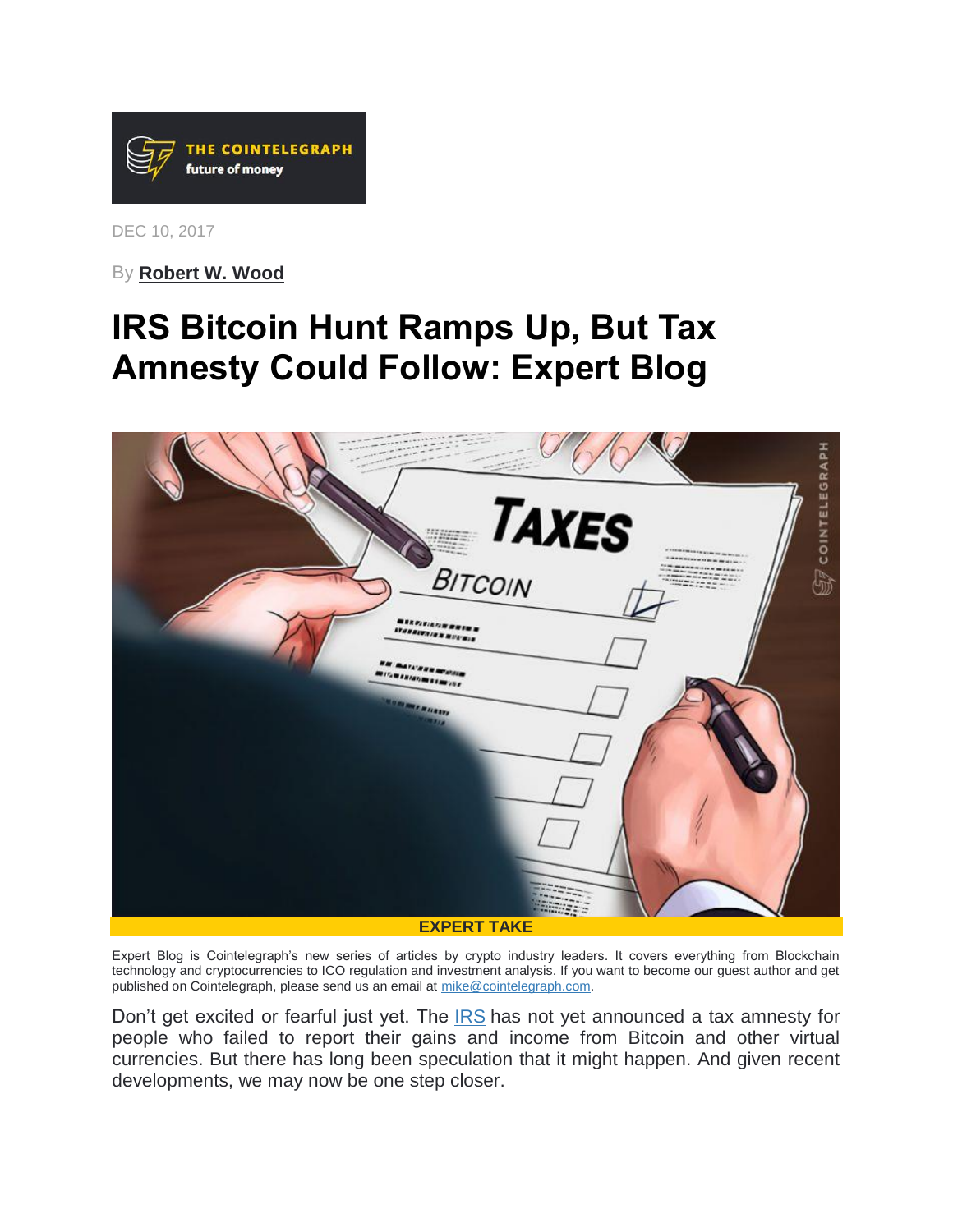It is well-known that the IRS is looking hard at Bitcoin and other cryptocurrency [transactions,](https://cointelegraph.com/news/irs-hunt-for-cryptocurrency-isnt-going-away-expert-blog) hoping to scoop up some tax dollars. Frighteningly, much of the IRS attention now appears to be focused on the criminal end of the spectrum. IRS Criminal Investigation Agents evidently are being trained in the field.

The IRS Criminal Investigation Division not only ordered training for its agents. It also entered into a contract with Chainanalysis for tracking. We may expect this area to unfold materially in the coming years and not in a happy way.

A Justice Department attorney recently noted that IRS scrutiny on tax reporting could prompt new procedures for users to get right with the IRS. Mark F. Daly, senior litigation counsel in the Justice Department Tax Division, made the remarks in a Nov. 3, 2017 symposium held by the State Bar of Texas Tax Section. It was released by webcast on Nov. 9.

Mr. Daly also noted the widely publicized statistic that only 807 people reported Bitcoin to the IRS between 2013 and 2015. In contrast, there are hundreds of thousands of Coinbase account holders and climbing all the time. The sheer transaction volume of all those property transactions is frankly staggering. The IRS is not blind to this.

Then there is the Coinbase summons case, mentioned below. There have been more than a few comparisons raised with the Swiss and other offshore bank controversies. For models on special amnesty programs, the IRS has good examples. The Swiss bank controversies of a decade back prompted two programs, and they are both still in existence.

If you have undisclosed offshore accounts or income, you can enter the IRS program called the [Offshore Voluntary Disclosure Program,](https://www.irs.gov/individuals/international-taxpayers/offshore-voluntary-disclosure-program) or OVDP. It involves filing up to eight years of amended tax returns, other disclosure forms, and paying taxes, interest and penalties. But it is formulaic get out of jail free card. What's more, you can fix your *other* tax problems too, even if they have nothing to do with offshore income or accounts.

For less serious offshore tax problems, the second IRS program is called the [Streamlined](https://www.irs.gov/individuals/international-taxpayers/streamlined-filing-compliance-procedures)  [program.](https://www.irs.gov/individuals/international-taxpayers/streamlined-filing-compliance-procedures) It involves only three amended tax returns, up to six years of FBAR foreign account reports, and paying taxes and interest you owe. The penalties are much smaller than the OVDP. Moreover, if you live outside the US, you don't even pay *any* penalties in the Streamlined program.

These could be helpful blueprints. Way back in 2013, the Government Accounting Office (GAO) said that the [IRS needed to ramp up for digital currencies.](http://www.gao.gov/assets/660/654620.pdf) The IRS started watching such issues in 2007. In 2009, the IRS posted information on its website on the tax consequences of virtual economy transactions.

However, other than the [2014 "it is property" notice,](https://www.irs.gov/newsroom/irs-virtual-currency-guidance) the IRS has not provided taxpayers with more information. Some kind of amnesty seems almost inevitable, eventually. After all, IRS efforts to find untaxed offshore funds hidden in offshore accounts were wildly successful. Some of it was clearly hardball. The IRS has prosecuted big foreign banks for helping Americans stash money and assets overseas. The IRS collected handsome and in some cases punitive settlements.